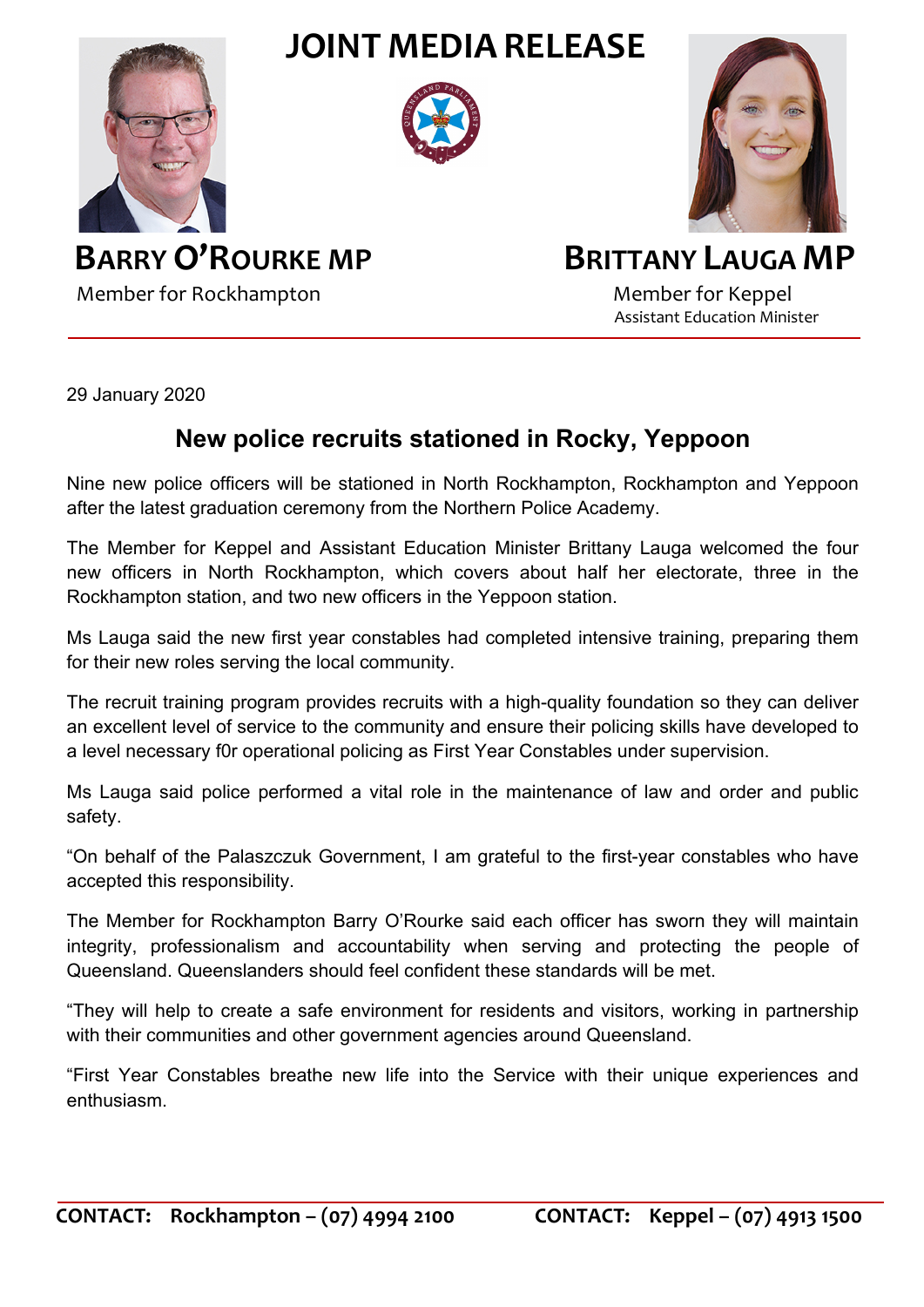

"I would like to acknowledge the education and support services provided by the QPS People Capability Command and wish our new first year constables all the very best as they embark on their new careers" Mr O'Rourke said.

Police Minister Mark Ryan said the job the new recruits had been sworn into was unlike any other job.

"I thank them for taking on this responsibility and wish them well in their chosen career."

**FNDS**